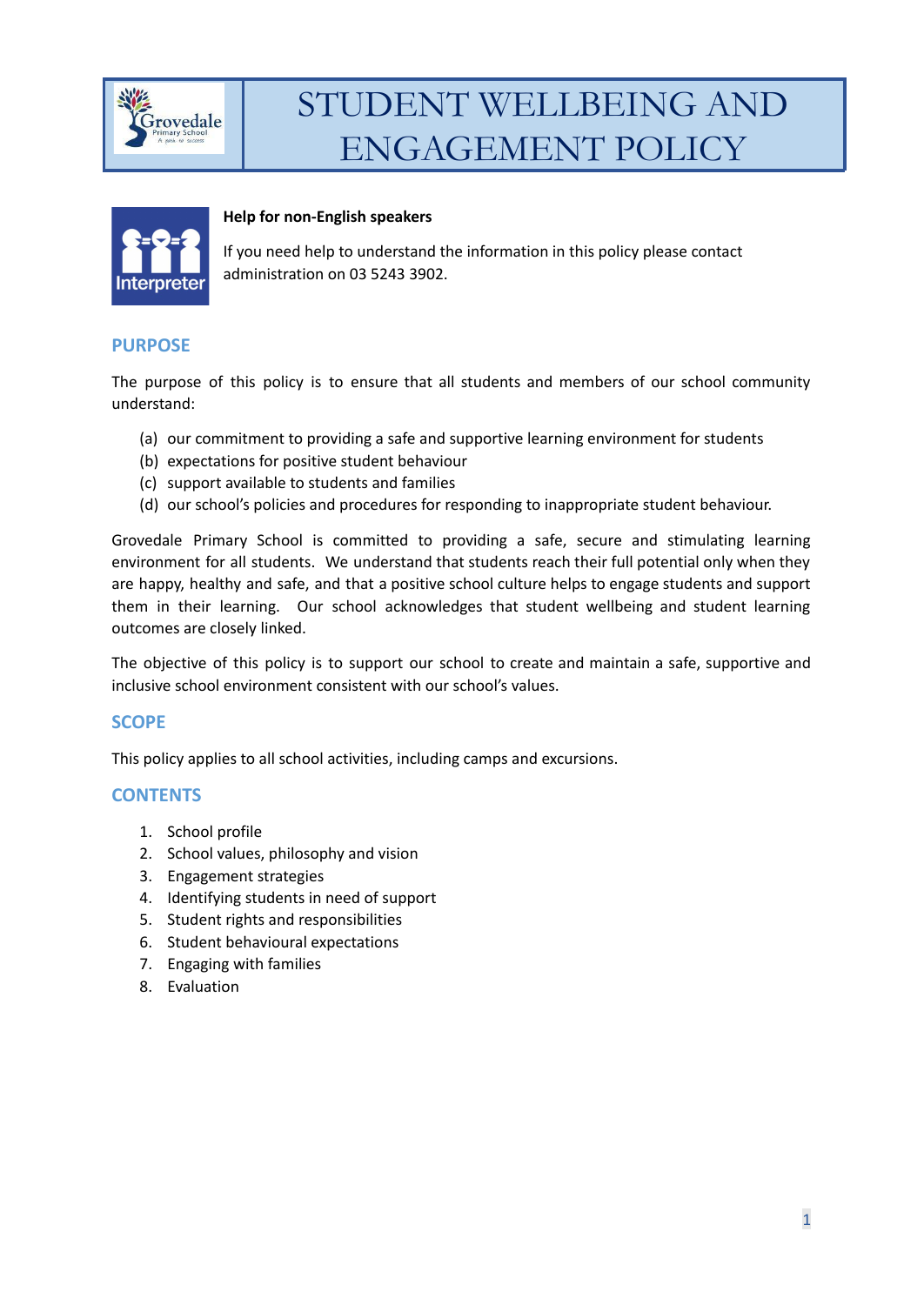

## **POLICY**

## **1. School profile**

*Grovedale Primary School was established in 1854 and is located within the Barwon South Region. We have 258 students enrolled from Prep to Year 6 and 30 school staff members.*

*Our extensive school grounds provide plenty of space for students to enjoy, and we are surrounded by a supportive community. Most students that attend our school live locally. Grovedale Primary School has developed close ties to the local community.*

*The school has representation from the Koorie community, with approximately 6% of the student population identifying as Koorie. We are proud of our diverse and inclusive school community.*

*We strive to provide a nurturing and challenging environment that empowers students to reach their personal best, both academically and socially.*

#### **2. School values, philosophy and vision**

*Grovedale Primary School's Statement of Values and School Philosophy is integral to the work that we do and is the foundation of our school community. Students, staff and members of our school community are encouraged to live and demonstrate our core values of respect, responsibility and safety at every opportunity.*

*Our school's vision is to provide a dynamic learning environment, where we are a community of learners who value each other and strive to be the best we can.*

*Our Statement of Values is available online at: <http://grovedaleps.vic.edu.au/>*

#### **3. Engagement strategies**

*Grovedale Primary School has developed a range of strategies to promote engagement, positive behaviour and respectful relationships for all students in our school. We acknowledge that some students may need extra social, emotional or educational support at school, and that the needs of students will change over time as they grow and learn.*

*A summary of the universal (whole of school), targeted (year group specific) and individual engagement strategies used by our school is included below:*

#### *Universal*

- *● high and consistent expectations of all staff, students and parents and carers*
- *● prioritise positive relationships between staff and students, recognising the fundamental role this plays in building and sustaining student wellbeing*
- *● creating a culture that is inclusive, engaging and supportive*
- *● welcoming all parents/carers and being responsive to them as partners in learning*
- *● analysing and being responsive to a range of school data such as attendance, Attitudes to School Survey, parent survey data, student management data and school level assessment data*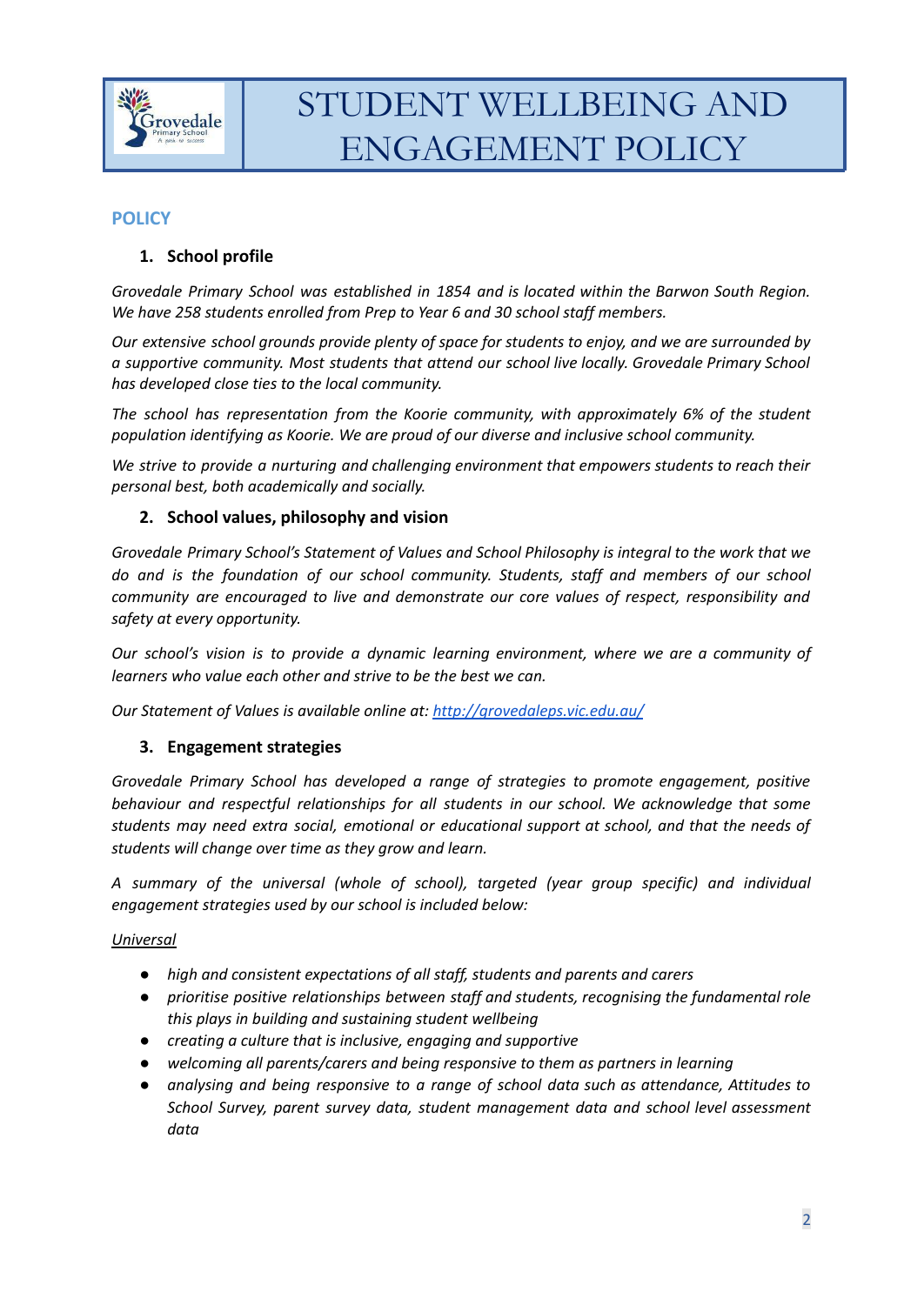

- *● teachers at Grovedale Primary School use the Victorian Curriculum and High Impact Teaching Strategies, to ensure an explicit, common and shared model of instruction to ensure that evidenced-based, high yield teaching practices are incorporated into all lessons*
- *● teachers at Grovedale Primary School adopt a broad range of teaching and assessment approaches to effectively respond to the diverse learning styles, strengths and needs of our students and follow the standards set by the Victorian Institute of Teaching*
- *● our school's Statement of Values are incorporated into our curriculum and promoted to students, staff and parents so that they are shared and celebrated as the foundation of our school community*
- *● carefully planned transition programs to support students moving into different stages of their schooling, such as Come to School visits for kindergarten students in terms 2 and 3, and a comprehensive transition program into prep and year 7 in term 4*
- *● positive behaviour and student achievement is acknowledged in the classroom, and formally in school assemblies and communication to parents*
- *● monitor student attendance and implement attendance improvement strategies at a whole-school, cohort and individual level*
- *● students have the opportunity to contribute to and provide feedback on decisions about school operations through the Junior School Council and Community Circle. Students are also encouraged to speak with their teachers, Team Leaders, Assistant Principal and Principal whenever they have any questions or concerns.*
- *● create opportunities for cross—age connections amongst students through the school concert, sporting events, working bees, art programs and the buddies program*
- *● all students are welcome to self-refer to the Wellbeing Officer, Team Leaders, Assistant Principal and Principal if they would like to discuss a particular issue or feel as though they may need support of any kind. We are proud to have an 'open door' policy where students and staff are partners in learning*
- *● we engage in school wide positive behaviour support with our staff and students, which includes programs such as:*
	- *o Respectful Relationships*
	- *o Berry Street Education Model*
	- *o Bully Stoppers*
	- *o Safe Schools*
	- *o School Wide Positive Behaviour Support*
	- *o The Resilience Project*
	- *o eSmart*
- *● programs, incursions and excursions developed to address issue specific behaviour (i.e. anger management program and special needs)*
- *● opportunities for student inclusion (i.e. sports teams, clubs, recess and lunchtime activities)*
- *● buddy programs, peers support programs*

#### *Targeted*

*● each year group has a Team Leader, a senior teacher responsible for their year, who monitor the health and wellbeing of students in their year, and act as a point of contact for students who may need additional support*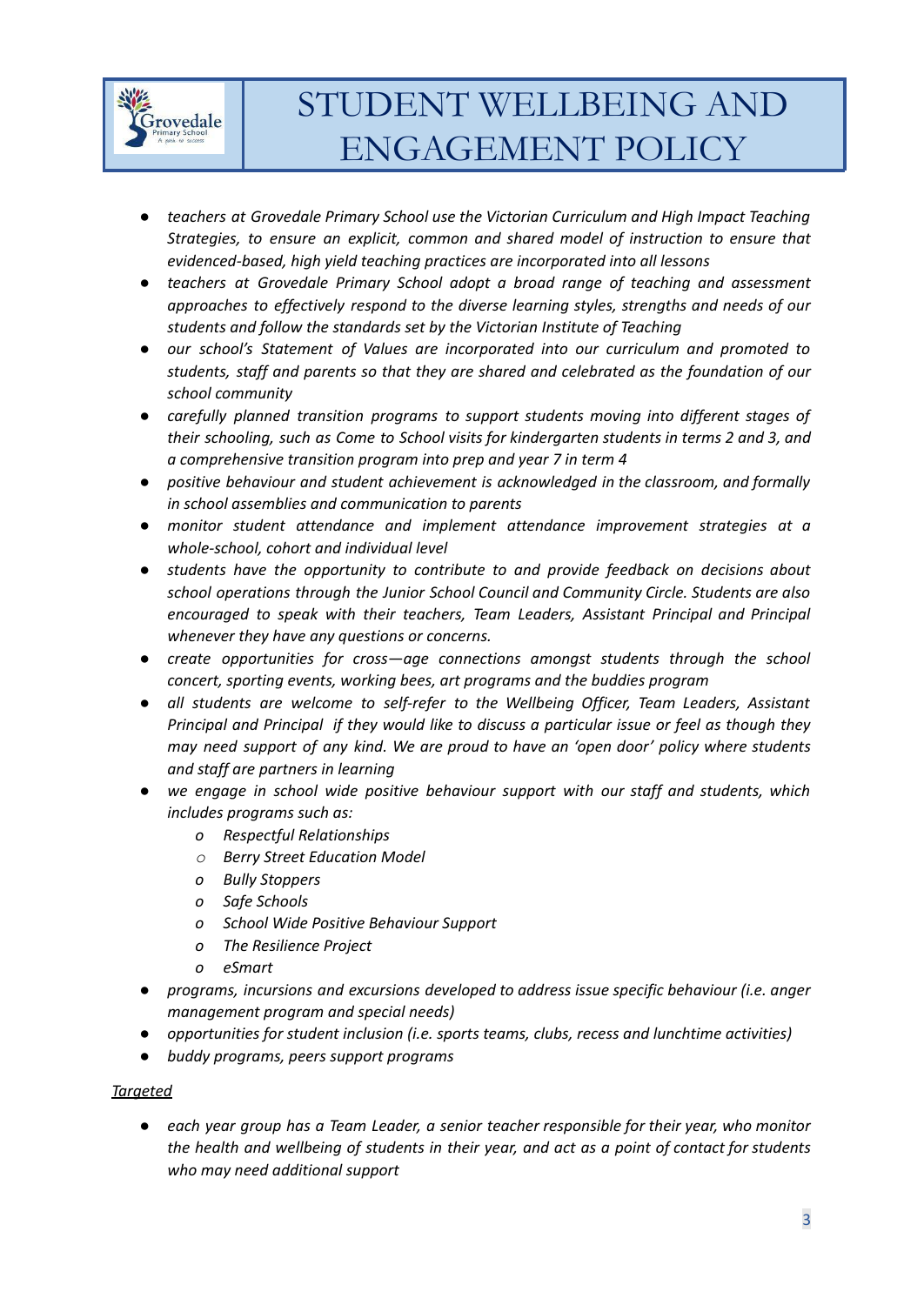

- *● connect all Koorie students with a Koorie Engagement Support Officer*
- *● all students in Out of Home Care will be appointed a Learning Mentor, have an Individual Learning Plan and a Student Support Group (SSG) and will be referred to Student Support Services for an Educational Needs Assessment*
- *● staff will apply a trauma-informed approach to working with students who have experienced trauma*

#### *Individual*

- *● Student [Support](https://www2.education.vic.gov.au/pal/student-support-groups/policy) Groups*
- *● Individual [Education](https://www2.education.vic.gov.au/pal/individual-education-plans-ieps/policy) Plans*
- *● [Behaviour](https://www2.education.vic.gov.au/pal/behaviour-students/policy) - Students*
- *● [Behaviour](https://www2.education.vic.gov.au/pal/behaviour-students/guidance/6-behaviour-support-plans) Support Plans*
- *● Student Support [Services](https://www2.education.vic.gov.au/pal/student-support-services/policy)*

as well as to other Department programs and services such as:

- *●* Program for Students with [Disabilities](https://www.education.vic.gov.au/school/teachers/learningneeds/Pages/psd.aspx)
- *● [Disability](https://www.education.vic.gov.au/school/teachers/learningneeds/Pages/disability-inclusion.aspx) Inclusion*
- *● [Mental](https://www.education.vic.gov.au/school/teachers/health/mentalhealth/Pages/mentalhealthtoolkit.aspx) health toolkit*
- *● [headspace](https://www.education.vic.gov.au/school/teachers/health/mentalhealth/Pages/headspace-counselling-secondary.aspx)*
- *●* [Navigator](https://www.education.vic.gov.au/school/teachers/behaviour/engagement/Pages/navigator.aspx)
- *●* [LOOKOUT](https://www.education.vic.gov.au/about/programs/Pages/lookout.aspx)

*Grovedale Primary School implements a range of strategies that support and promote individual engagement. These can include:*

- *● building constructive relationships with students at risk or students who are vulnerable due to complex individual circumstances*
- *● meeting with student and their parent/carer to talk about how best to help the student engage with school*
- *● developing an Individual Education Plan and/or a Behaviour Support Plan*
- *● considering if any environmental changes need to be made, for example changing the classroom set up*
- *● referring the student to:*
	- *o school-based wellbeing supports*
	- *o Student Support Services*
	- *o Appropriate external supports such as council based youth and family services, other allied health professionals, headspace, child and adolescent mental health services or ChildFirst*
	- *o Re-engagement programs such as Navigator*

*Where necessary the school will support the student's family to engage by:*

- *● being responsive and sensitive to changes in the student's circumstances and health and wellbeing*
- *● collaborating, where appropriate and with the support of the student and their family, with any external allied health professionals, services or agencies that are supporting the student*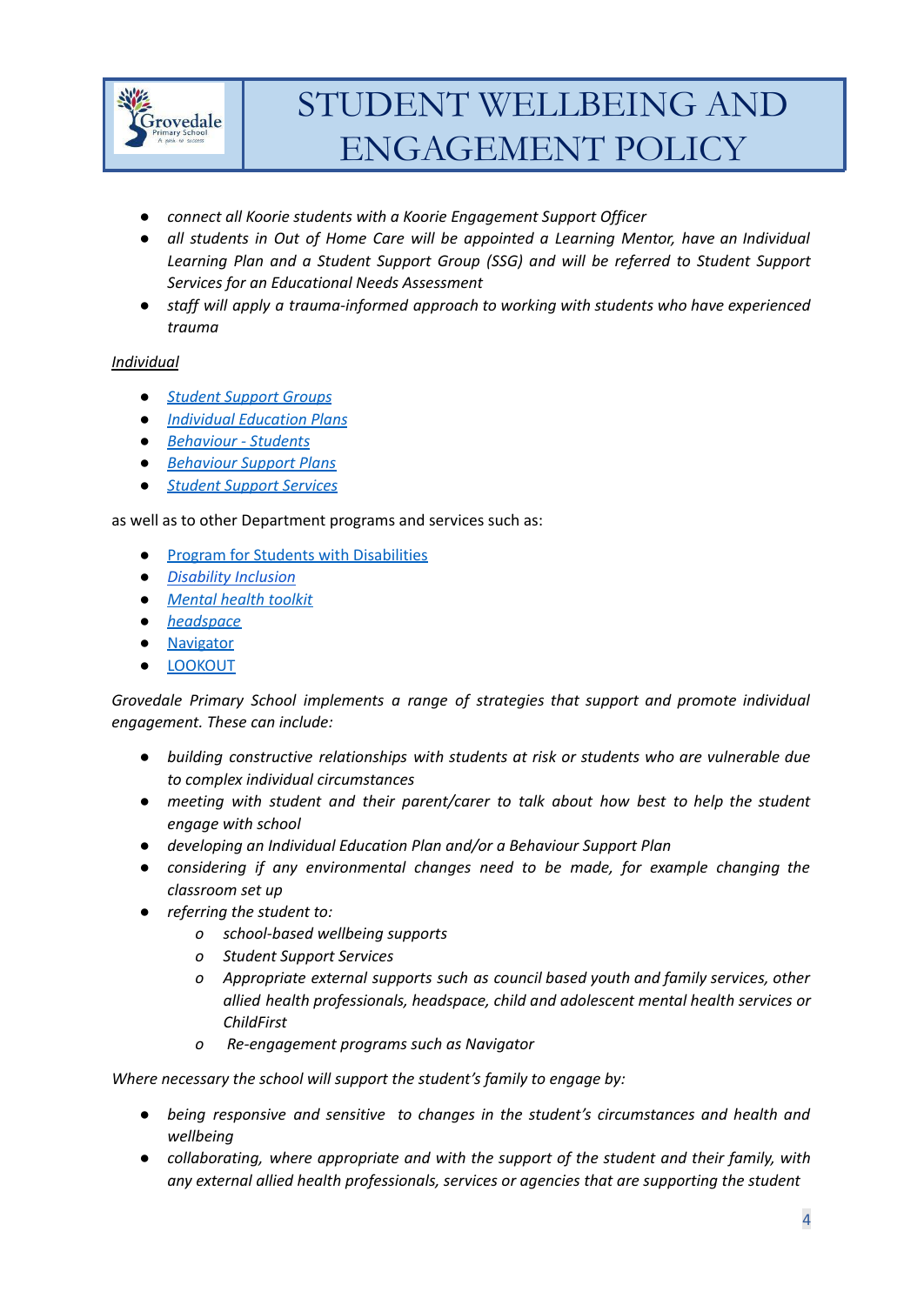

- *● monitoring individual student attendance and developing an Attendance Improvement Plans in collaboration with the student and their family*
- *● running regular Student Support Group meetings for all students:*
	- *o with a disability*
	- *o in Out of Home Care*
	- *o and with other complex needs that require ongoing support and monitoring.*

## **4. Identifying students in need of support**

*Grovedale Primary School is committed to providing the necessary support to ensure our students are supported intellectually, emotionally and socially. The Student Wellbeing team plays a significant role in developing and implementing strategies to help identify students in need of support and enhance student wellbeing. Grovedale Primary School will utilise the following information and tools to identify students in need of extra emotional, social or educational support:*

- *● personal, health and learning information gathered upon enrolment and while the student is enrolled*
- *● attendance records*
- *● academic performance*
- *● observations by school staff such as changes in engagement, behaviour, self-care, social connectedness and motivation*
- *● attendance, detention and suspension data*
- *● engagement with families*
- *● self-referrals or referrals from peers*

## **5. Student rights and responsibilities**

All members of our school community have a right to experience a safe and supportive school environment. We expect that all students, staff, parents and carers treat each other with respect and dignity. Our school's Statement of Values highlights the rights and responsibilities of members of our community.

Students have the right to:

- participate fully in their education
- feel safe, secure and happy at school
- learn in an environment free from bullying, harassment, violence, discrimination or intimidation
- express their ideas, feelings and concerns.

Students have the responsibility to:

- participate fully in their educational program
- display positive behaviours that demonstrate respect for themselves, their peers, their teachers and members of the school community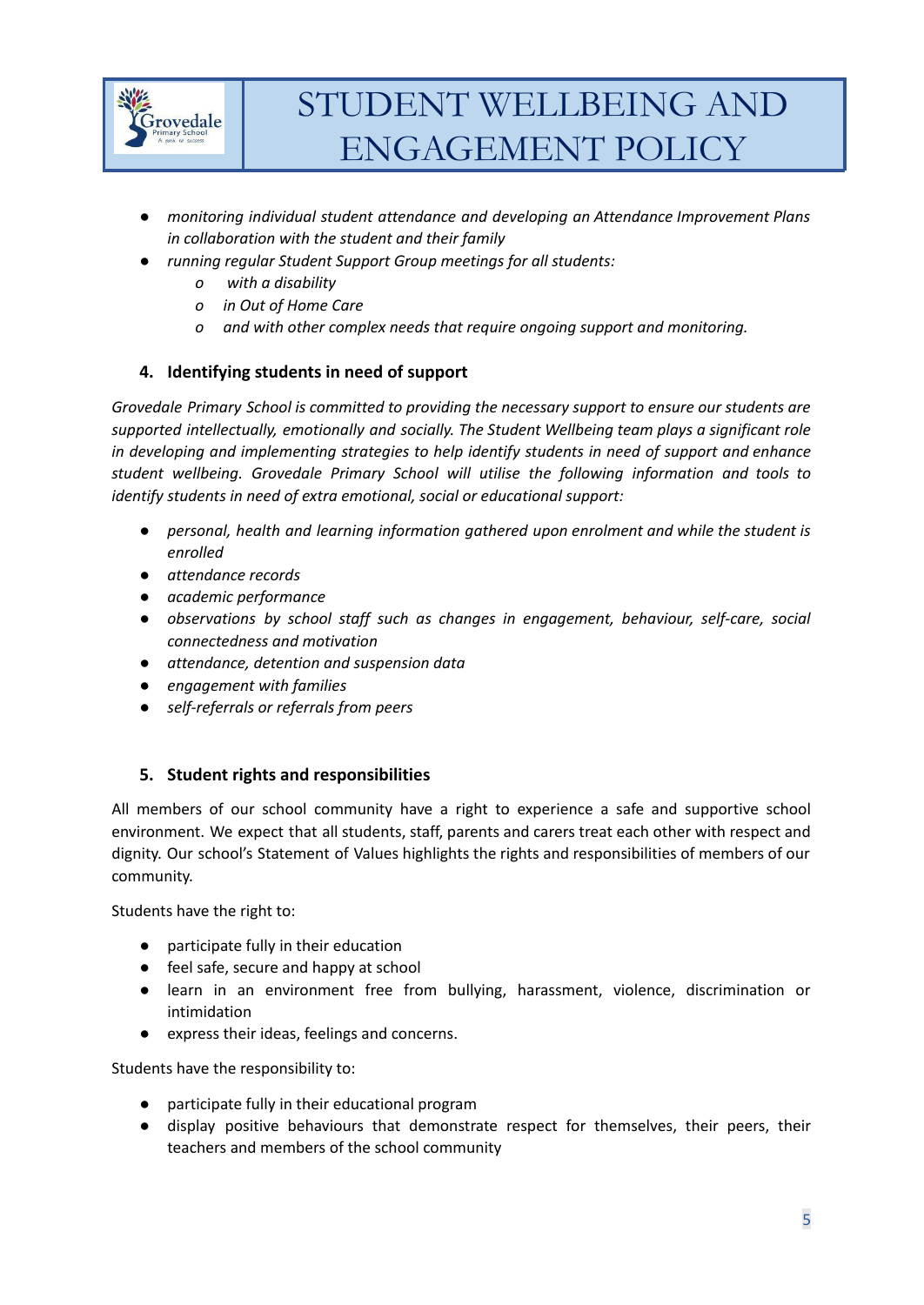

● respect the right of others to learn.

Students who may have a complaint or concern about something that has happened at school are encouraged to speak to their parents or carers and approach a trusted teacher or a member of the school leadership team.

## **6. Student behavioural expectations and management**

*Behavioural expectations of students, staff and families are grounded in our school's Statement of Values. Student bullying behaviour will be responded to consistently with Grovedale Primary School's Bullying policy.*

*When a student acts in breach of the behaviour standards of our school community, Grovedale Primary School will institute a staged response, consistent with the Department's policies on behaviour, discipline and student wellbeing and engagement. Where appropriate, parents will be informed about the inappropriate behaviour and the disciplinary action taken by teachers and other school staff.*

*Our school considers, explores and implements positive and non-punitive interventions to support student behaviour before considering disciplinary measures such as detention, withdrawal of privileges or withdrawal from class.*

*Disciplinary measures may be used as part of a staged response to inappropriate behaviour in combination with other engagement and support strategies to ensure that factors that may have contributed to the student's behaviour are identified and addressed. Disciplinary measures at our school will be applied fairly and consistently. Students will always be provided with an opportunity to be heard.*

*Disciplinary measures that may be applied include:*

- *● warning a student that their behaviour is inappropriate*
- *● teacher controlled consequences such as moving a student in a classroom or other reasonable and proportionate responses to misbehaviour*
- *● withdrawal of privileges*
- *● referral to the Year Level Coordinator*
- *● restorative practices*
- *● detentions*
- *● behaviour support and intervention meetings*
- *● suspension*
- *● expulsion*

Suspension, expulsion and restrictive interventions are measures of last resort and may only be used in situations consistent with Department policy, available at:

- <https://www2.education.vic.gov.au/pal/suspensions/policy>
- <https://www2.education.vic.gov.au/pal/expulsions/policy>
- <https://www2.education.vic.gov.au/pal/restraint-seclusion/policy>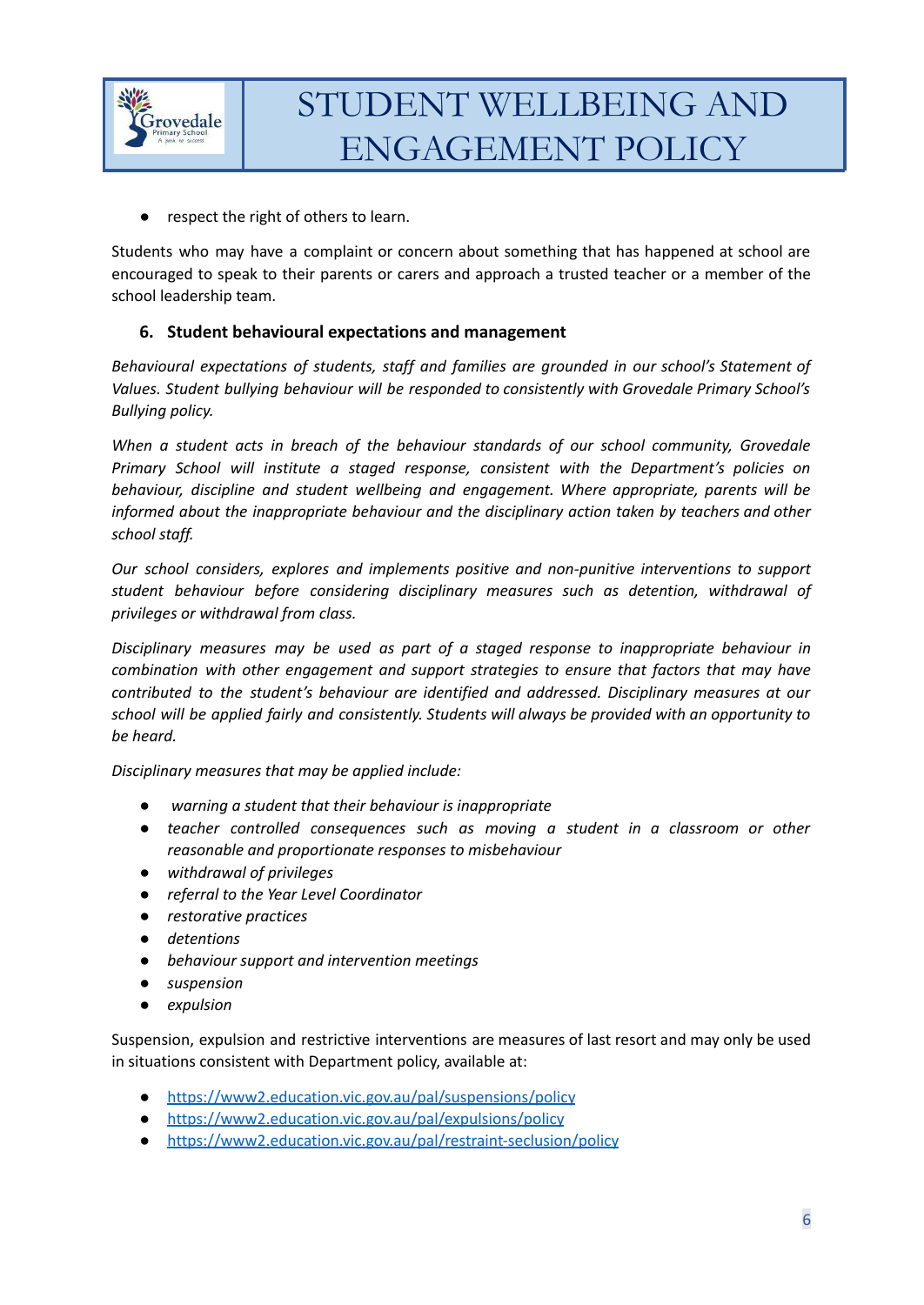

In line with Ministerial Order 1125, no student aged 8 or younger will be expelled without the approval of the Secretary of the Department of Education and Training.

The Principal of Grovedale Primary School is responsible for ensuring all suspensions and expulsions are recorded on CASES21.

Corporal punishment is prohibited in our school and will not be used in any circumstance.

### **7. Engaging with families**

Grovedale Primary School values the input of parents and carers, and we will strive to support families to engage in their child's learning and build their capacity as active learners. We aim to be partners in learning with parents and carers in our school community.

We work hard to create successful partnerships with parents and carers by:

- ensuring that all parents have access to our school policies and procedures, available on our school website
- maintaining an open, respectful line of communication between parents and staff, supported by our Communicating with School Staff policy.
- providing parent volunteer opportunities so that families can contribute to school activities
- involving families with homework and other curriculum-related activities
- involving families in school decision making
- coordinating resources and services from the community for families
- including families in Student Support Groups, and developing individual plans for students.

#### **8. Evaluation**

Grovedale Primary School will collect data each year to understand the frequency and types of wellbeing issues that are experienced by our students so that we can measure the success or otherwise of our school based strategies and identify emerging trends or needs.

Sources of data that will be assessed on an annual basis include:

- student survey data
- incidents data
- school reports
- parent survey
- case management
- CASES21, including attendance and absence data
- SOCS

Grovedale Primary school will also regularly monitor available data dashboards to ensure any wellbeing or engagement issues are acted upon in a timely manner and any intervention occurs as soon as possible.